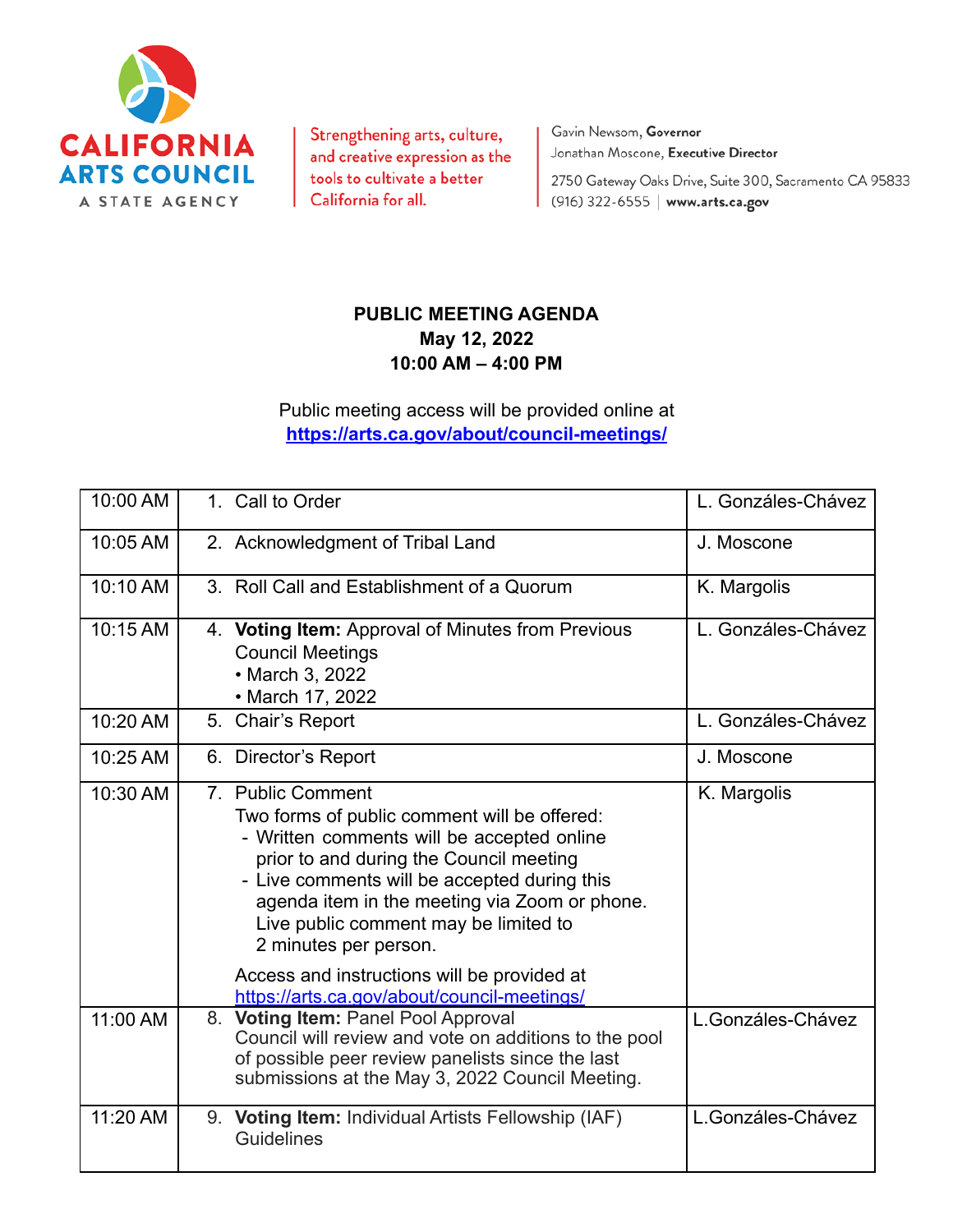| 11:50 AM | 10. Voting Item: Arts Administrators of Color<br>Fellowship (AACF) Guidelines                                                                                                                                                                                                                                                                                                                                                                                                         | C. Montoya<br>L.Gonzáles-Chávez |
|----------|---------------------------------------------------------------------------------------------------------------------------------------------------------------------------------------------------------------------------------------------------------------------------------------------------------------------------------------------------------------------------------------------------------------------------------------------------------------------------------------|---------------------------------|
|          |                                                                                                                                                                                                                                                                                                                                                                                                                                                                                       |                                 |
| 12:20 PM | 11. Voting Item: 2022 Cycle A Grant Award Allocations<br>Recommendations<br>Council will vote to approve the grant award amounts<br>and total allocations for the following 2022 Cycle A<br>grant programs:<br>• Arts & Cultural Organizations General<br><b>Operating Relief</b><br><b>Cultural Pathways</b><br><b>Impact Projects</b><br>$\bullet$<br><b>JUMP StArts</b><br><b>Reentry Through the Arts</b><br><b>State-Local Partners</b><br><b>State-Local Partner Mentorship</b> | L.Gonzáles-Chávez               |
| 1:10 PM  | <b>BREAK</b>                                                                                                                                                                                                                                                                                                                                                                                                                                                                          | L.Gonzáles-Chávez               |
| 1:55 PM  | 12. Public Comment<br>Two forms of public comment will be offered:<br>- Written comments will be accepted online<br>prior to and during the Council meeting<br>- Live comments will be accepted during this<br>agenda item in the meeting via Zoom or phone.<br>Live public comment may be limited to 2<br>minutes per person.<br>Access and instructions will be provided at<br>https://arts.ca.gov/about/council-meetings/                                                          | K. Margolis                     |
| 2:25 PM  | 13. California Creative Corps update                                                                                                                                                                                                                                                                                                                                                                                                                                                  | J. Moscone                      |
| 2:35 PM  | 14. Introduction on Race Forward grant program                                                                                                                                                                                                                                                                                                                                                                                                                                        | J. Moscone                      |
| 2:45 PM  | 15. Paymaster program update                                                                                                                                                                                                                                                                                                                                                                                                                                                          | J. Moscone                      |
| 2:50 PM  | 16. Legislative Committee updates                                                                                                                                                                                                                                                                                                                                                                                                                                                     | C. Montoya                      |
| 3:05 PM  | 17. Committee assignments                                                                                                                                                                                                                                                                                                                                                                                                                                                             | L. Gonzáles-Chávez              |
| 3:25 PM  | 18.2022 Council meeting calendar confirmation                                                                                                                                                                                                                                                                                                                                                                                                                                         | J. Moscone                      |
| 3:40 PM  | 19. Future Agenda Items                                                                                                                                                                                                                                                                                                                                                                                                                                                               | L. Gonzáles-Chávez              |
| 3:55 PM  | 20. In Memoriam/Adjournment                                                                                                                                                                                                                                                                                                                                                                                                                                                           | C. Montoya<br>L.Gonzáles-Chávez |

*1. All times indicated and the orders of business are approximate and subject to change.*

*2. Any item listed on the Agenda is subject to possible Council action.*

- *3. A brief mid-meeting break may be taken at the call of the Chair.*
- *4. The CAC retains the right to convene an advisory committee meeting pursuant to Government Code Sec. 11125 (d).*
- 5. Per Executive Order N-29-20, the Council Meeting will be held via teleconference. There will be no physical *meeting location in order to comply with public health guidelines. If you need additional reasonable*